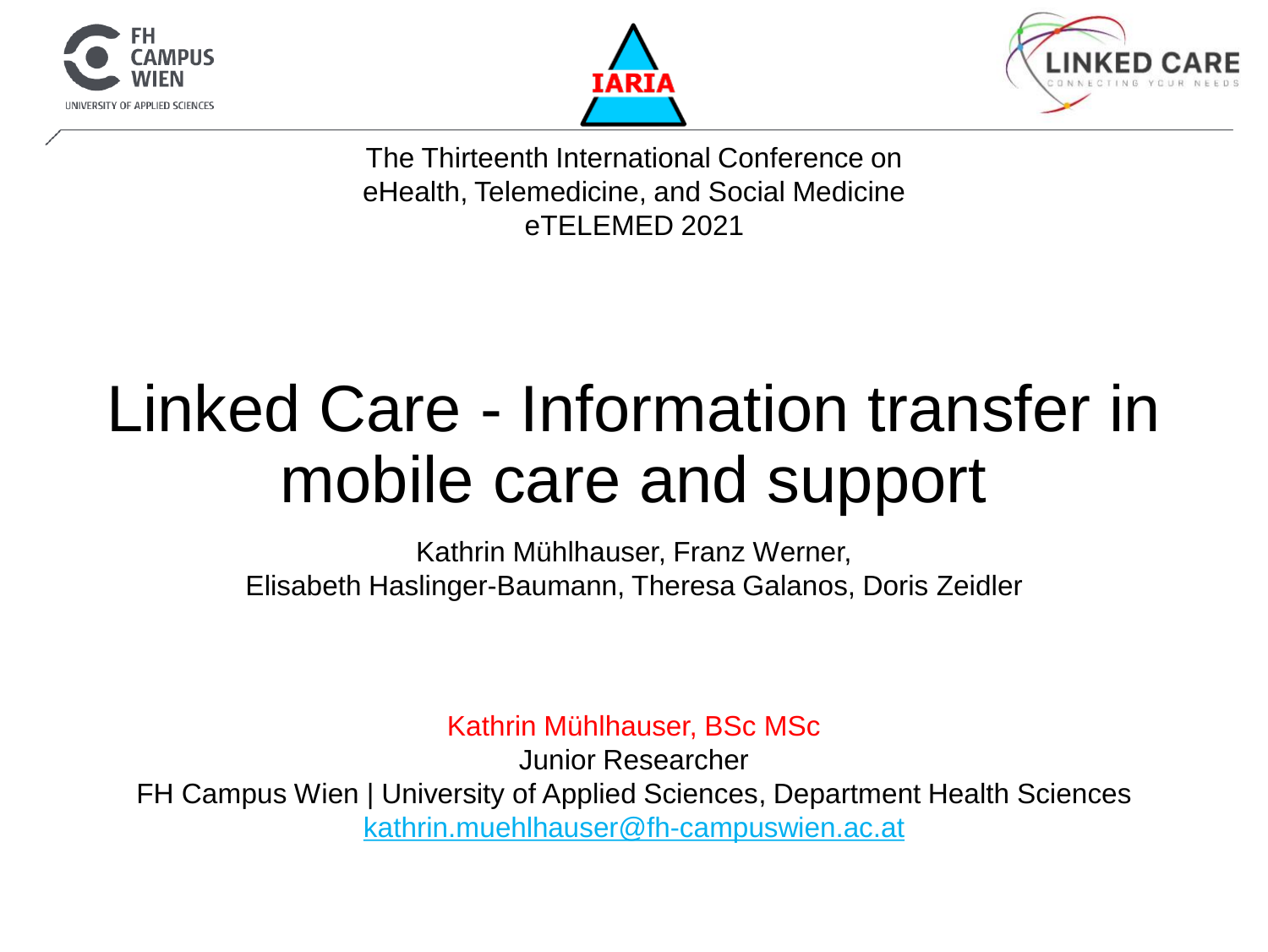







#### Kathrin Mühlhauser, BSc MSc

#### **Junior Researcher**

FH Campus Wien | University of Applied Sciences, Vienna, Austria *Linked Care - Information transfer in mobile care and support*

#### **Scientific/Student Assistant**

Ludwig Boltzmann Institute for Digital Health and Prevention, Salzburg, Austria *EXPEC - Sustainable Healthy Behaviour Change in Cardiac Rehabilitation: An Exploration of Patient Perspectives*

#### **External Lecturer**

FH Salzburg | University of Applied Sciences, Salzburg, Austria *Ambient Assisted Living; Demographic Change; Digitalization in Sector of Public Health*

#### **Occupational Therapist**

(2014 - 2021) Gemeinnützige Salzburger Landeskliniken, Salzburg, Austria

**Health Assisting Engineering** – Master of Science in Natural Sciences (2018 - 2020) FH Campus Wien | University of Applied Sciences, Vienna, Austria

**Occupational Therapy** – Bachelor of Science in Health Studies (2011 - 2014) IMC FH Krems | University of Applied Sciences, Krems/Donau, Austria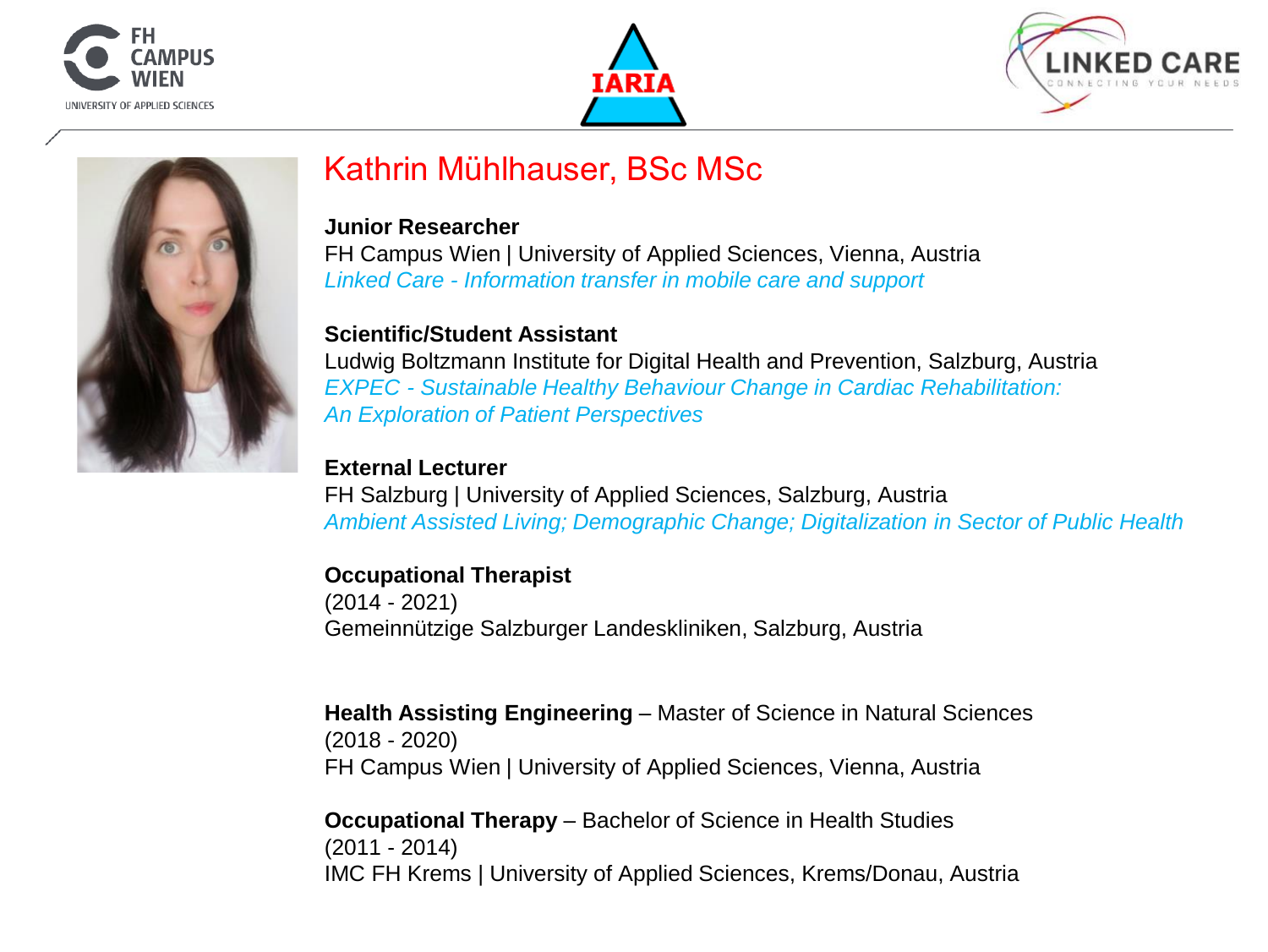







- **1. Teamwork / Project Partners**
- **2. The Problem**
- **3. The Solution**
- **4. Target Groups**
- **5. Working Packages & Set Goals**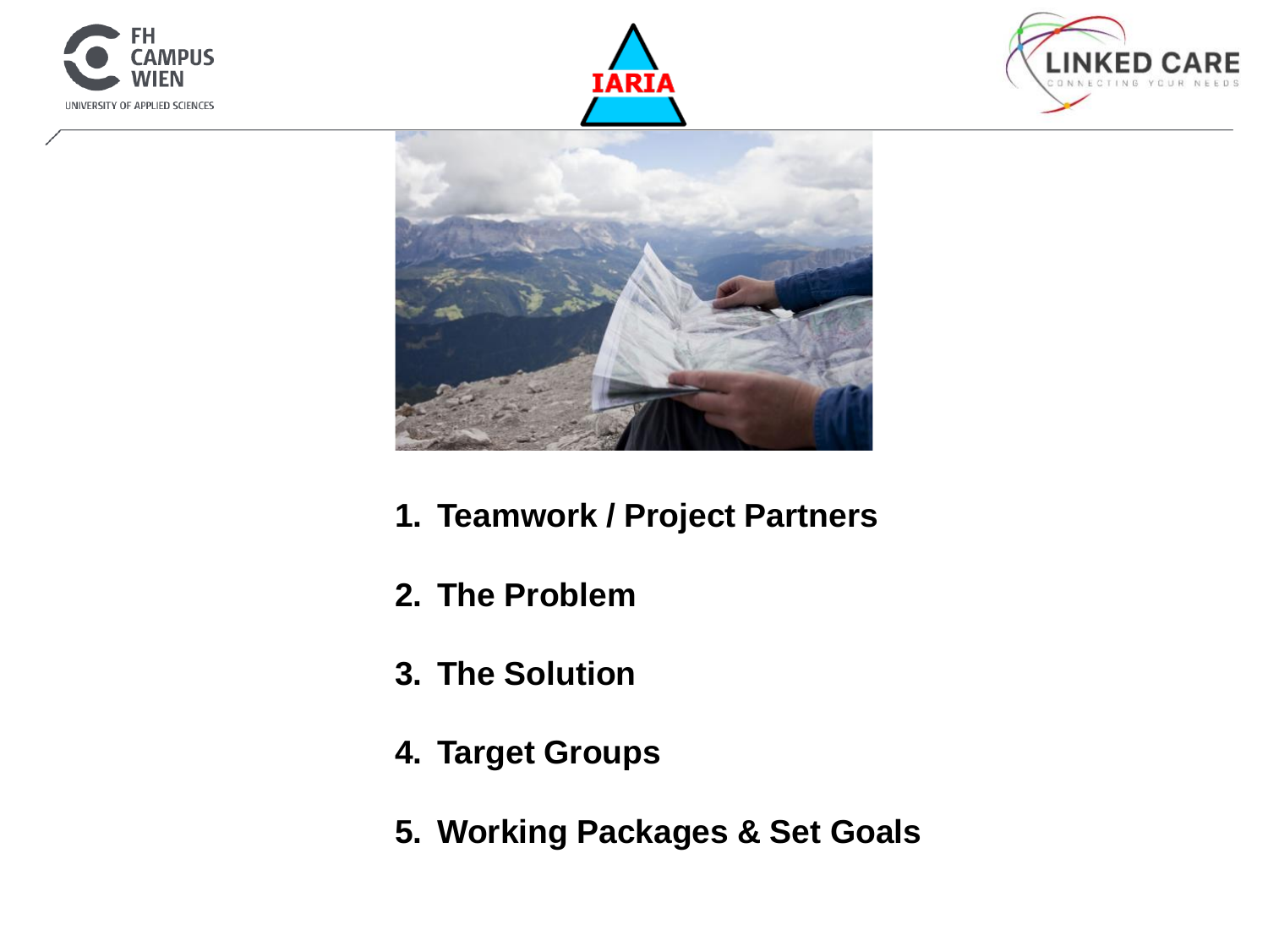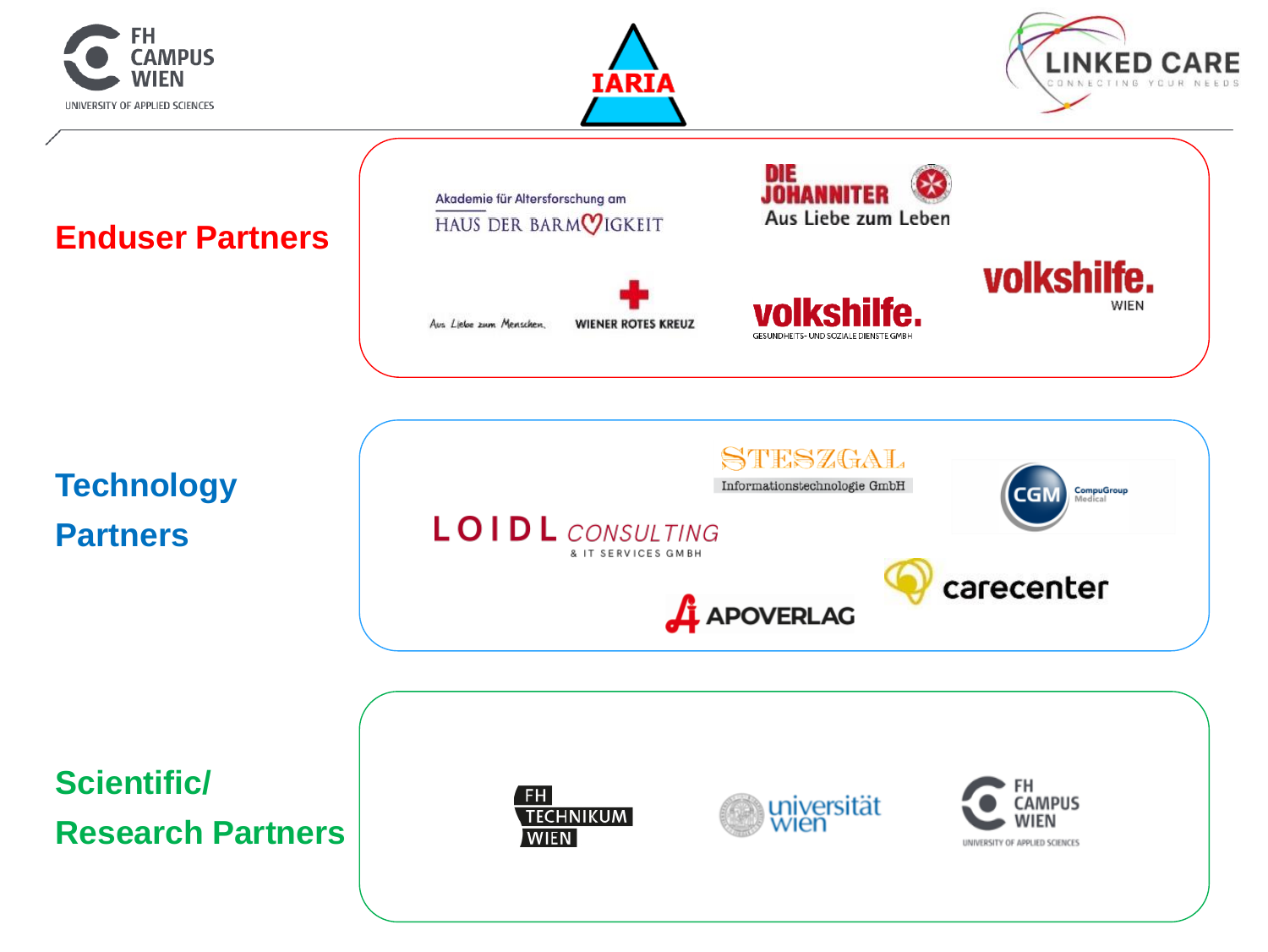





## **The Problem**

- An increase in care effort due to demografic chance.
- A decreasing offer of nursing and care.

- Immense workload in mobile care and support as well as less time, little recognition & high health risk.
- Finishing documentation work in leisure time.
- Standards for communication systems are missing.
- A lack of information exchange between health professionals.
- Data gaps in all areas of social welfare and health care.

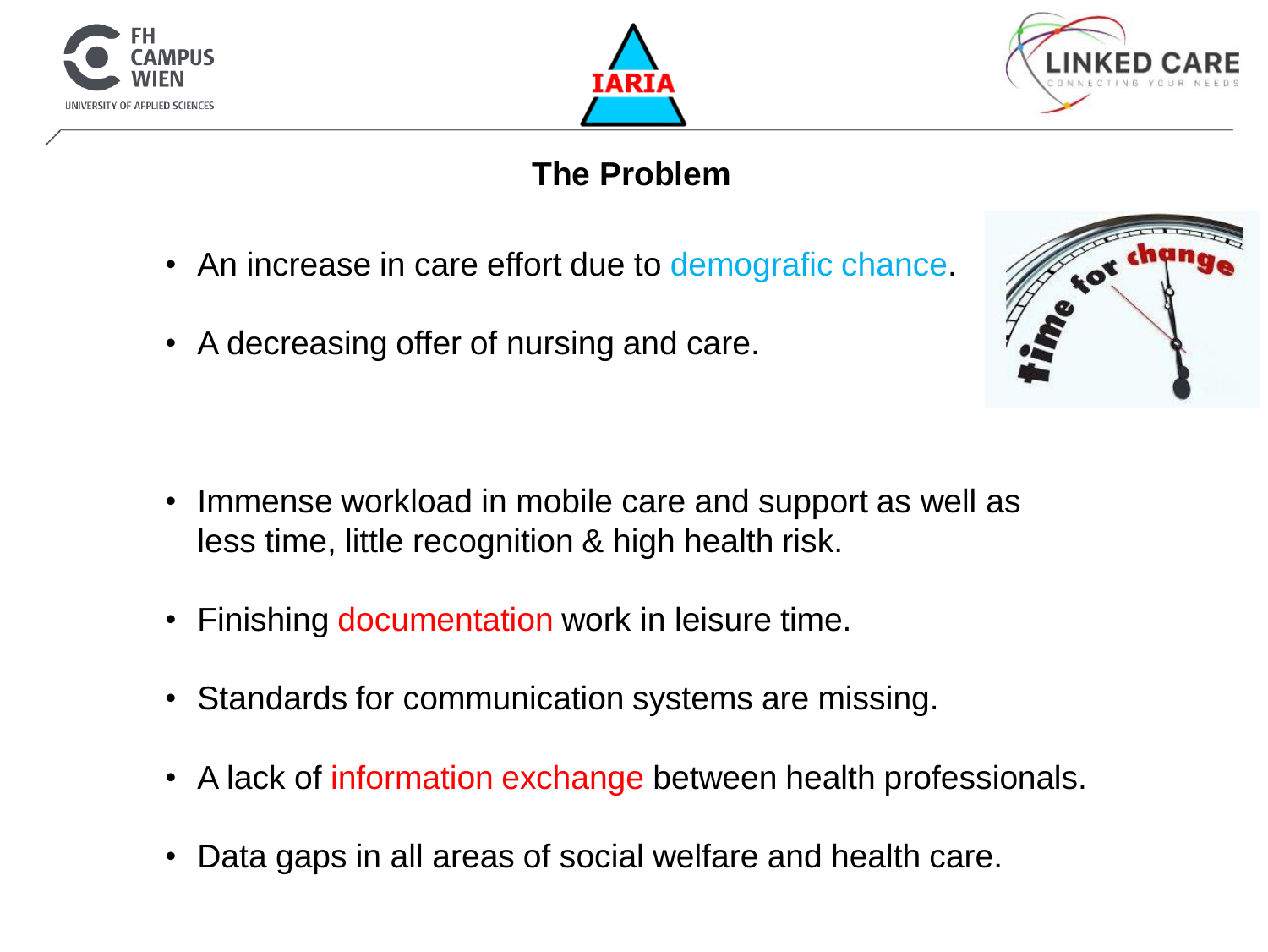





## **The Solution**

Information and communication technology (ICT) support can bring significant improvements for home care

- o clients/patients,
- o relatives,
- o nursing staff

#### LICA - Linked Care will provide

- interdisciplinary support,
- the connection of relevant participants in the care process
	- o mobile care,
	- o therapists,
	- o general practitioners,
	- o pharmacies,
	- o relatives
	- o clients/patients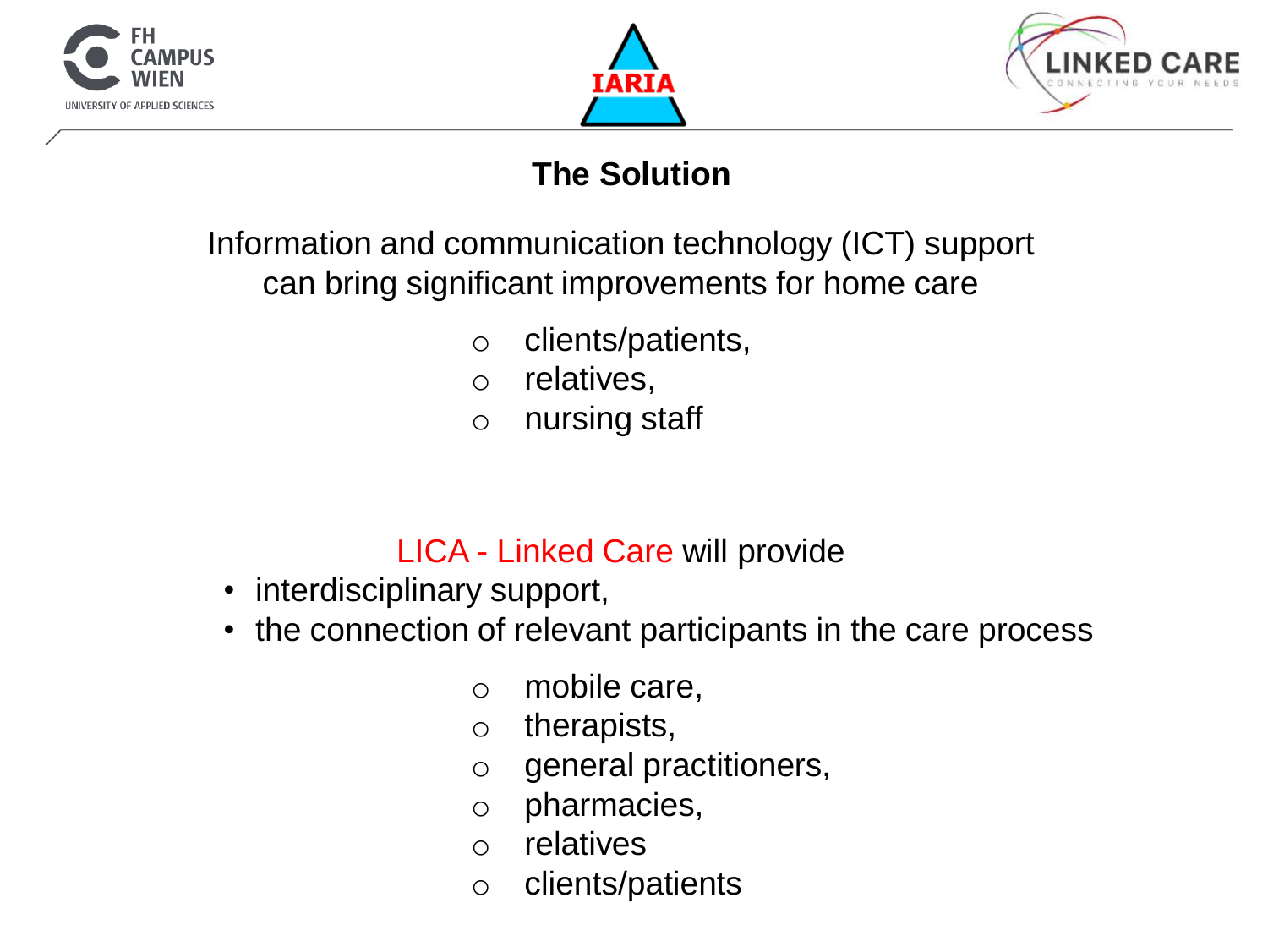





## **The Solution**





with local representatives and regional political.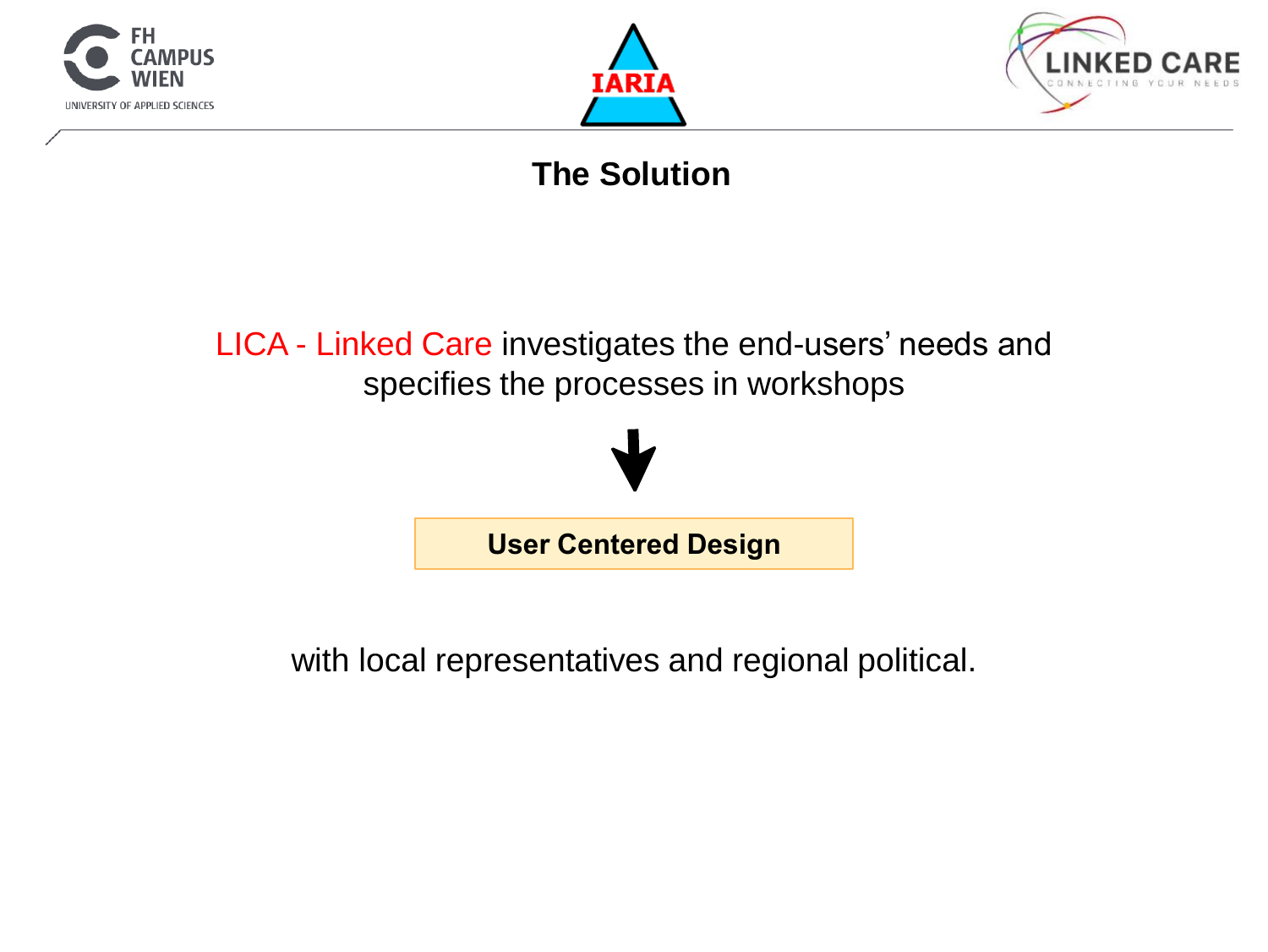





## **The Solution**

LICA - Linked Care allows for the exchange and evaluation of care data (nursing, care, therapy, …) via standardized interfaces (IHE, HL7, FHIR based) throughout Austria.

LICA - Linked Care develops IT systems that address and support practice-oriented challenges, increase digital data availability and reduce the work-related burdens of professional caregivers.

- Experiences with existing IT systems,
- Austrian electronic health record system (ELGA)

serve as

a starting point to enable a continuous information supply in mobile care.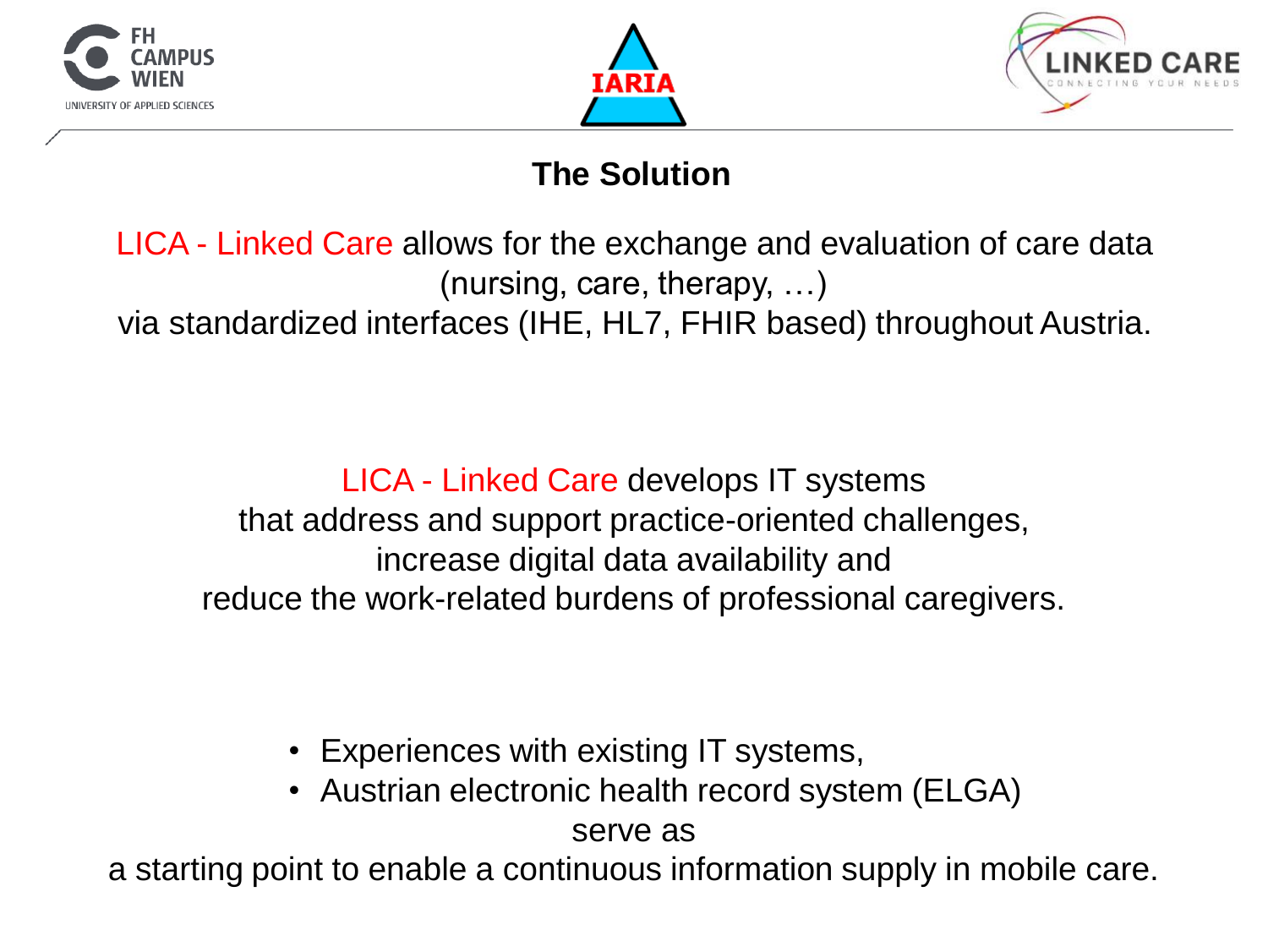





#### **Target Groups**

**Clients** and **relatives**.



**Heathcare professionals** (nursing, care, therapy, …).

**Heathcare provider** (hospitals, social welfare associations, reabilitation clinics, heath insurance companies, …).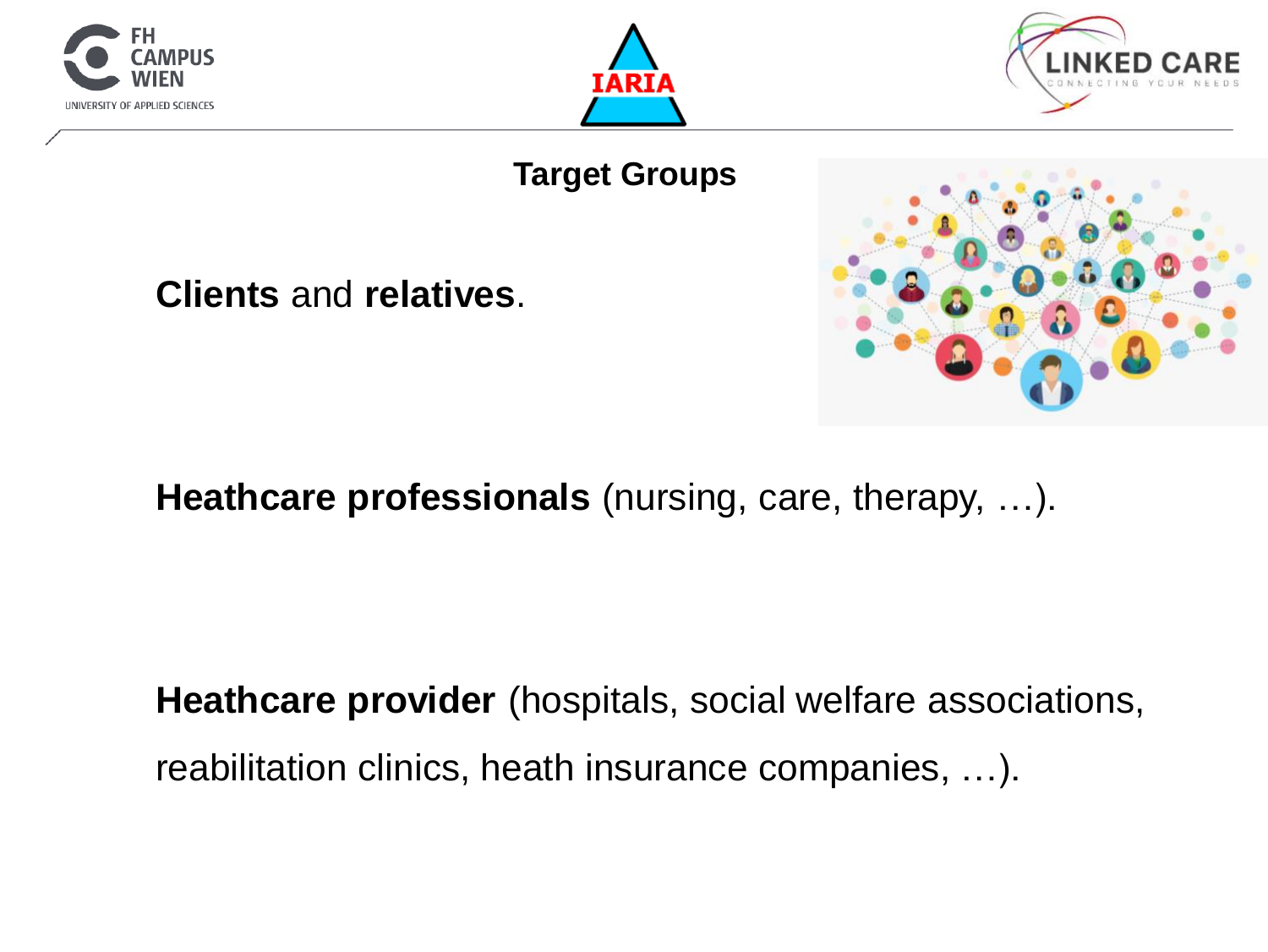





# **Working Packages & Set Goals**

| 1. Needs Assessment | <b>Environment Analysis</b> |
|---------------------|-----------------------------|
|                     | User Needs                  |
|                     | Ethics & Law                |
|                     | <b>Research Report</b>      |

| 2. Analysis & Concept | Priorisation                                |  |
|-----------------------|---------------------------------------------|--|
|                       | Quality Criteria, Guidlines & Specification |  |
|                       | <b>Structural Networks</b>                  |  |
|                       | Prototyping & Usability                     |  |

| 3. Specification | <b>Getting Feedback</b>        |  |
|------------------|--------------------------------|--|
|                  | <b>Guideline Care Summary</b>  |  |
|                  | Function Determination of LICA |  |
|                  | Interfaces                     |  |
|                  | Integration AAL                |  |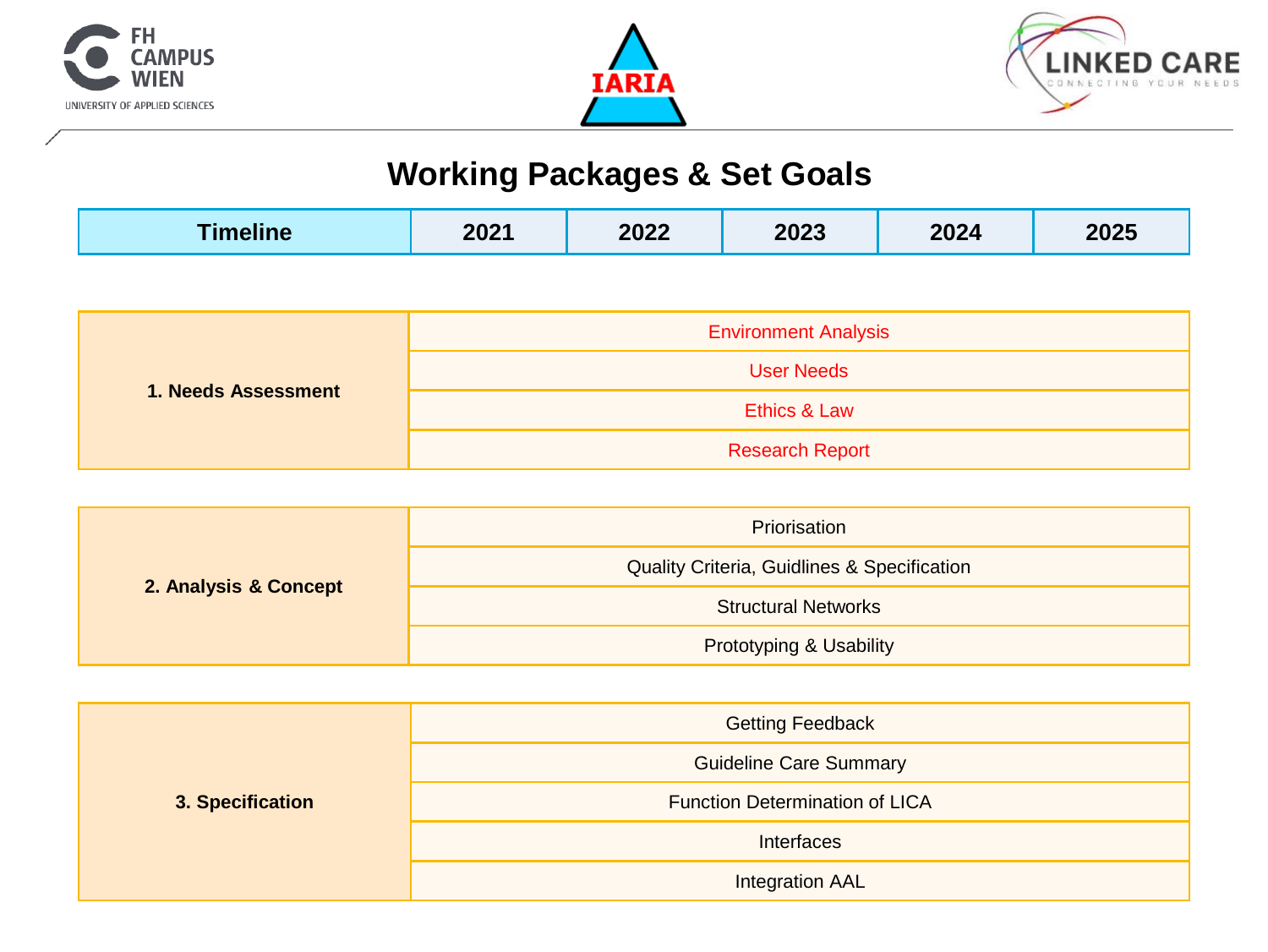





## **Working Packages & Set Goals**

| <b>Timeline</b> | 2021 | 2022 | 2023 | 2024 | 2025 |
|-----------------|------|------|------|------|------|
|-----------------|------|------|------|------|------|

| 4. Solution Develoment | Linked Care System (App, Portal, ) |  |
|------------------------|------------------------------------|--|
|                        | Integration Test                   |  |

| 5. Field Trial & Evaluation | <b>Recruiting Subjects</b>         |  |
|-----------------------------|------------------------------------|--|
|                             | <b>Evaluation Plan</b>             |  |
|                             | Installation, Launching the System |  |
|                             | <b>Field Phases</b>                |  |
|                             | Evaluation                         |  |

| 6. Dissemination & Exploitation | <b>Exploitation Strategy</b> |
|---------------------------------|------------------------------|
|                                 | Publication                  |
|                                 | Release                      |
|                                 | <b>Laboratory Findings</b>   |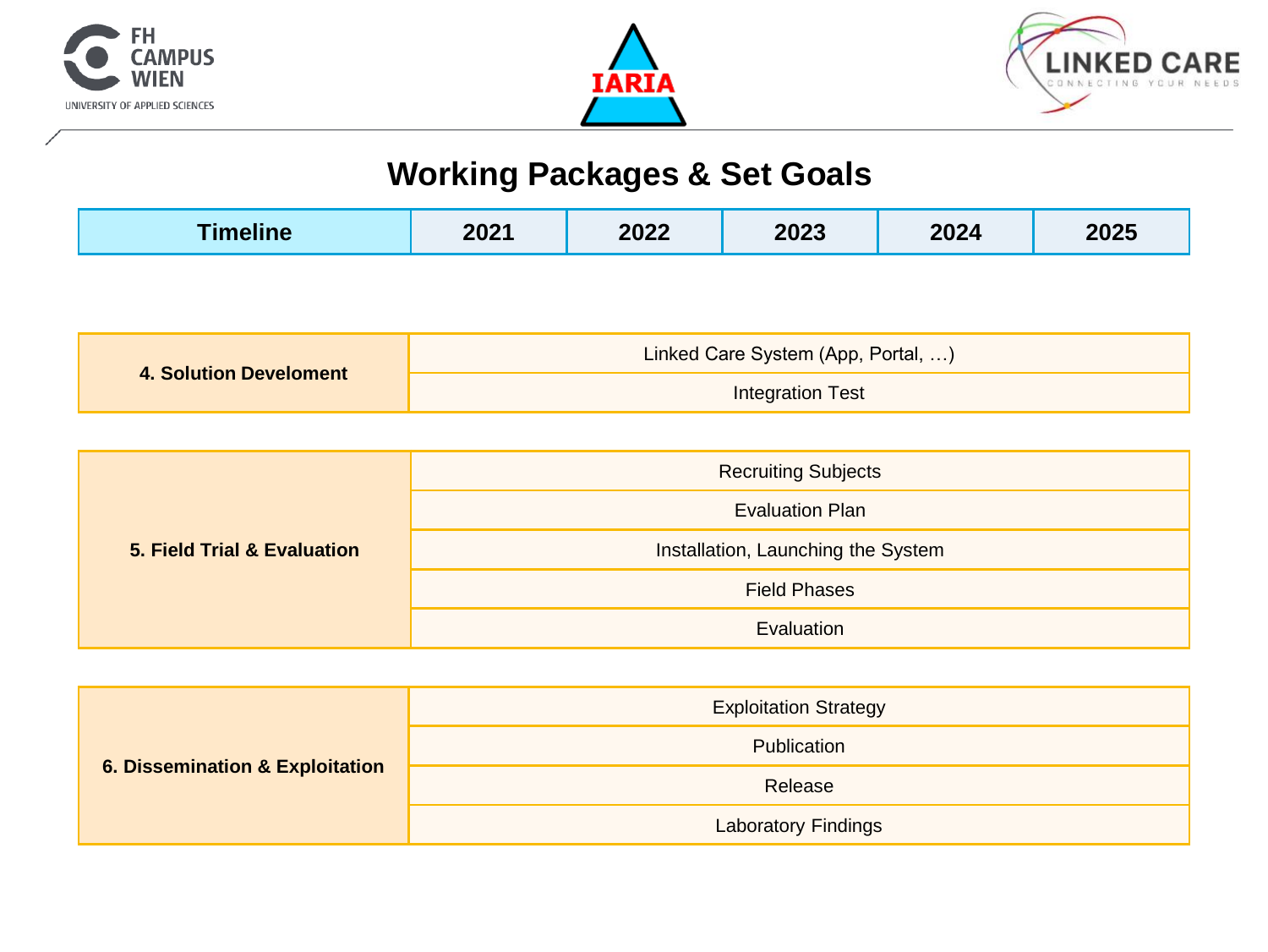





# **Thank you for your attention.**

#### Discussion & Questions: [kathrin.muehlhauser@fh-campuswien.ac.at](mailto:kathrin.muehlhauser@fh-campuswien.ac.at)